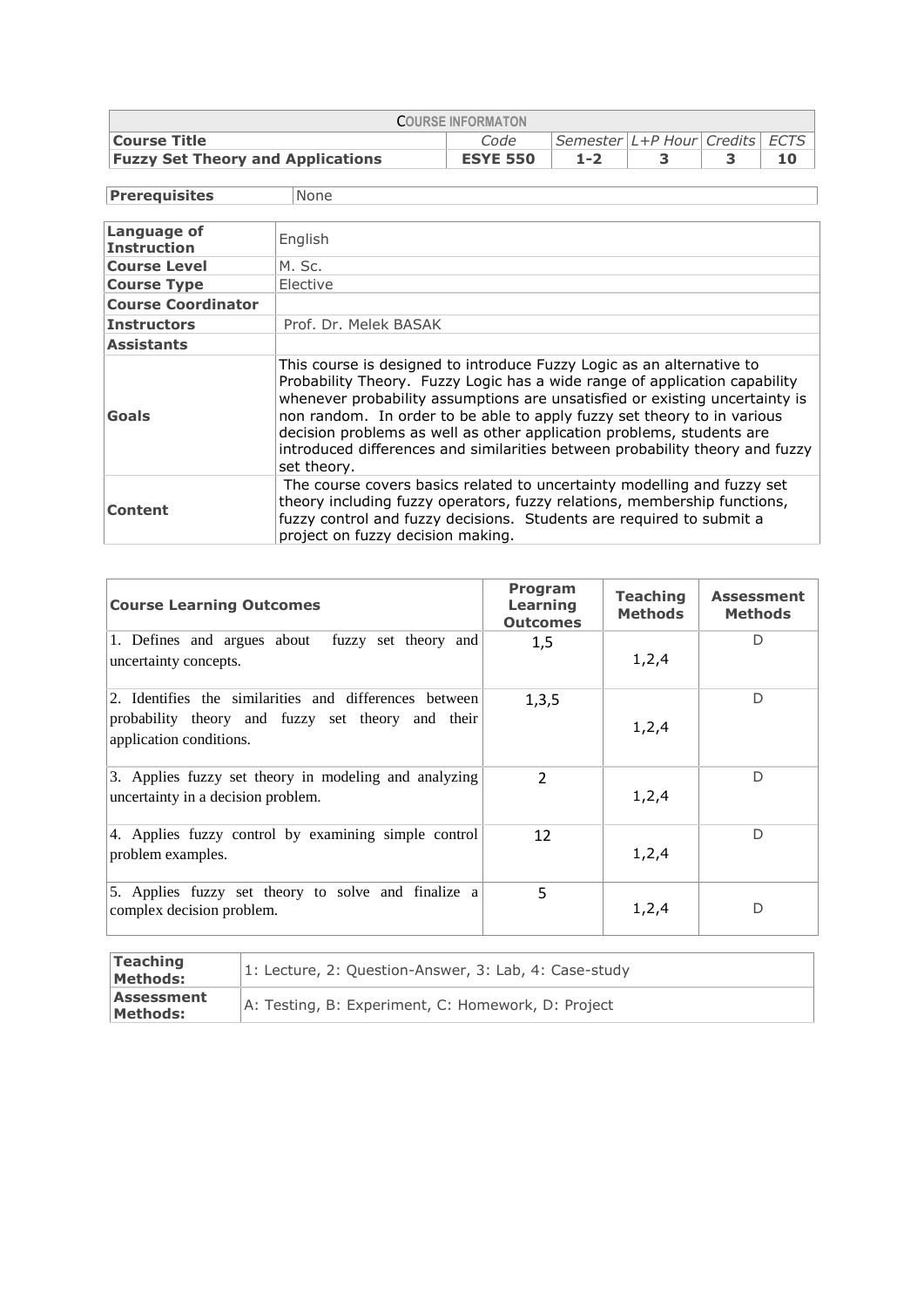| <b>COURSE CONTENT</b> |                                      |             |  |  |  |
|-----------------------|--------------------------------------|-------------|--|--|--|
|                       | <b>Week Week</b>                     | <b>Week</b> |  |  |  |
| $\mathbf{1}$          | Classical and Fuzzy Sets             | Text book   |  |  |  |
| 2                     | Classical and Fuzzy Relations        | Text book   |  |  |  |
| 3                     | Membership Functions                 | Text book   |  |  |  |
| $\overline{4}$        | Fuzzy Arithmetic and Operators       | Text book   |  |  |  |
| 5                     | <b>Fuzzy Decision Making</b>         | Text book   |  |  |  |
| 6                     | Int. To Fuzzy Control                | Text book   |  |  |  |
| 7                     | <b>Fuzzy Measures</b>                | Text book   |  |  |  |
| 8                     | Project: Fuzzy Set Teory Application | Papers      |  |  |  |
| 9                     | Project: Fuzzy Set Teory Application | Papers      |  |  |  |
| 10                    | Project: Fuzzy Set Teory Application | Papers      |  |  |  |
| 11                    | Presentation 1                       |             |  |  |  |
| 12                    | Project: Fuzzy Set Teory Application | Papers      |  |  |  |
| 13                    | Project: Fuzzy Set Teory Application | Papers      |  |  |  |
| 14                    | Presentation 2                       |             |  |  |  |

| <b>RECOMMENDED SOURCES</b>            |                                                                                                                                                            |  |  |  |  |  |
|---------------------------------------|------------------------------------------------------------------------------------------------------------------------------------------------------------|--|--|--|--|--|
| <b>Textbook</b>                       | <b>Fuzzy Logic with Engineering Applications</b><br>Timothy J. Ross,<br>McGraw-Hill - 2010   ISBN-10: 047074376X   ISBN-13: 978-0470743768  <br>Edition: 3 |  |  |  |  |  |
| <b>Additional</b><br><b>Resourses</b> | Academic research papers on various decision topics                                                                                                        |  |  |  |  |  |

| <b>MATERIAL SHARING</b> |                                                     |  |  |  |
|-------------------------|-----------------------------------------------------|--|--|--|
| Documents               | Academic research papers on various decision topics |  |  |  |
| <b>Assignments</b>      |                                                     |  |  |  |
| <b>Exams</b>            |                                                     |  |  |  |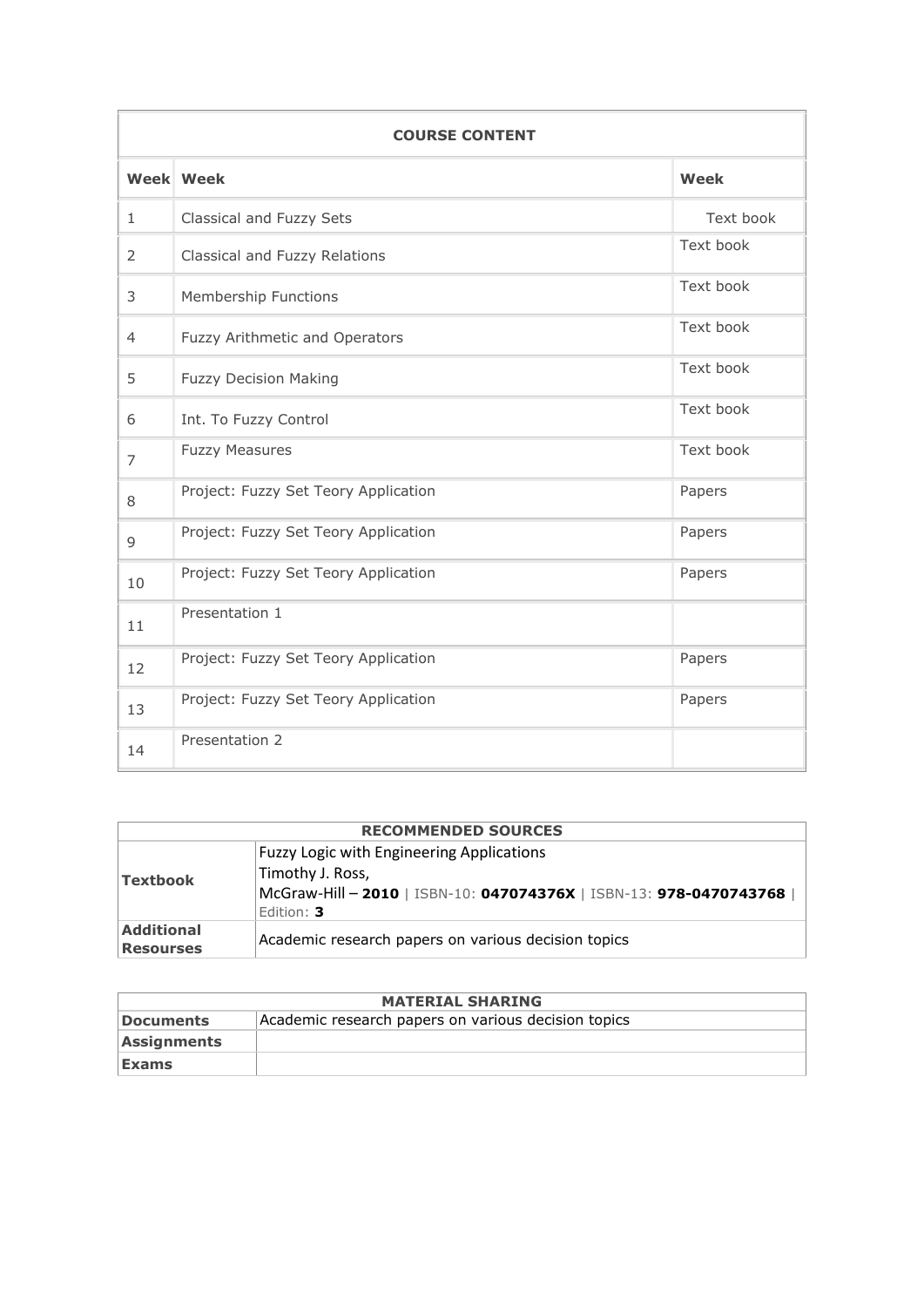| <b>ASSESSMENT</b>                               |                                          |  |     |  |  |
|-------------------------------------------------|------------------------------------------|--|-----|--|--|
|                                                 | <b>IN-TERM STUDIES NUMBER PERCENTAGE</b> |  |     |  |  |
| Attendence (at least 11 weeks) and contribution |                                          |  |     |  |  |
| Presentation                                    |                                          |  |     |  |  |
|                                                 | <b>Total</b>                             |  | 100 |  |  |

**COURSE CATEGORY** Expertise/Field Courses

|    | <b>COURSE'S CONTRIBUTION TO PROGRAM</b>                                                                                                                                                                                 |  |                 |               |                |        |              |
|----|-------------------------------------------------------------------------------------------------------------------------------------------------------------------------------------------------------------------------|--|-----------------|---------------|----------------|--------|--------------|
|    | No Program Learning Outcomes                                                                                                                                                                                            |  |                 | Contribution  |                |        |              |
| 1  | Ability to reach knowledge in breadth and depth through scientific<br>research in Systems Engineering field; to have extensive knowledge<br>about current techniques and procedures together with their<br>constraints. |  | $1\overline{2}$ | $\mathcal{E}$ | 4 <sup>1</sup> | 5<br>X | $\mathbf{1}$ |
| 2  | Ability to complement and apply knowledge by scientific methods<br>utilizing limited or missing data; to use knowledge in different<br>disciplines effectively by blending them.                                        |  |                 |               |                | X      |              |
| 3  | Ability to formulate Systems Engineering problems; to develop novel<br>and original ideas and procedures for their solutions and to use<br>innovative procedures in solutions.                                          |  |                 |               | X              |        |              |
| 4  | of new<br>and developing<br>applications<br>Awareness<br>in<br>Systems<br>Engineering; ability to investigate and learn these applications when<br>required.                                                            |  |                 |               |                |        |              |
| 5  | Ability to design and apply analytical, and modeling and experimental<br>based research; to solve and interpret complex situations encountered<br>in this process.                                                      |  |                 |               | X              |        |              |
| 6  | Ability to lead multi-disciplinary teams; to develop solution approaches<br>in complicated situations and to take responsibility.                                                                                       |  |                 |               |                |        |              |
| 7  | Ability to develop novel and/or original ideas and methods; to develop<br>innovative solutions for the design of systems, parts or the processes.                                                                       |  |                 |               |                |        |              |
| 8  | Ability to communicate orally or in writing the process and the results<br>of Systems Engineering studies systematically and openly in national<br>or international platforms.                                          |  |                 |               |                |        |              |
| 9  | Ability to master a foreign language (English) at the European<br>Language Portfolio B2 General Level to communicate orally or in<br>writing.                                                                           |  |                 |               |                |        |              |
| 10 | Ability to recognize social, scientific and ethical values in the process of<br>collection, interpretation and publishing of data, and in all professional<br>activities.                                               |  |                 |               |                |        |              |
| 11 | Ability to visualize social and environmental dimensions of Systems<br>applications and to observe these dimensions in<br>Engineering<br>professional practice.                                                         |  |                 |               |                |        |              |
| 12 | Ability to develop appropriate methodology and procedures for the<br>modeling, improvement, control and design of complex systems for a<br>specified target.                                                            |  |                 | X             |                |        |              |